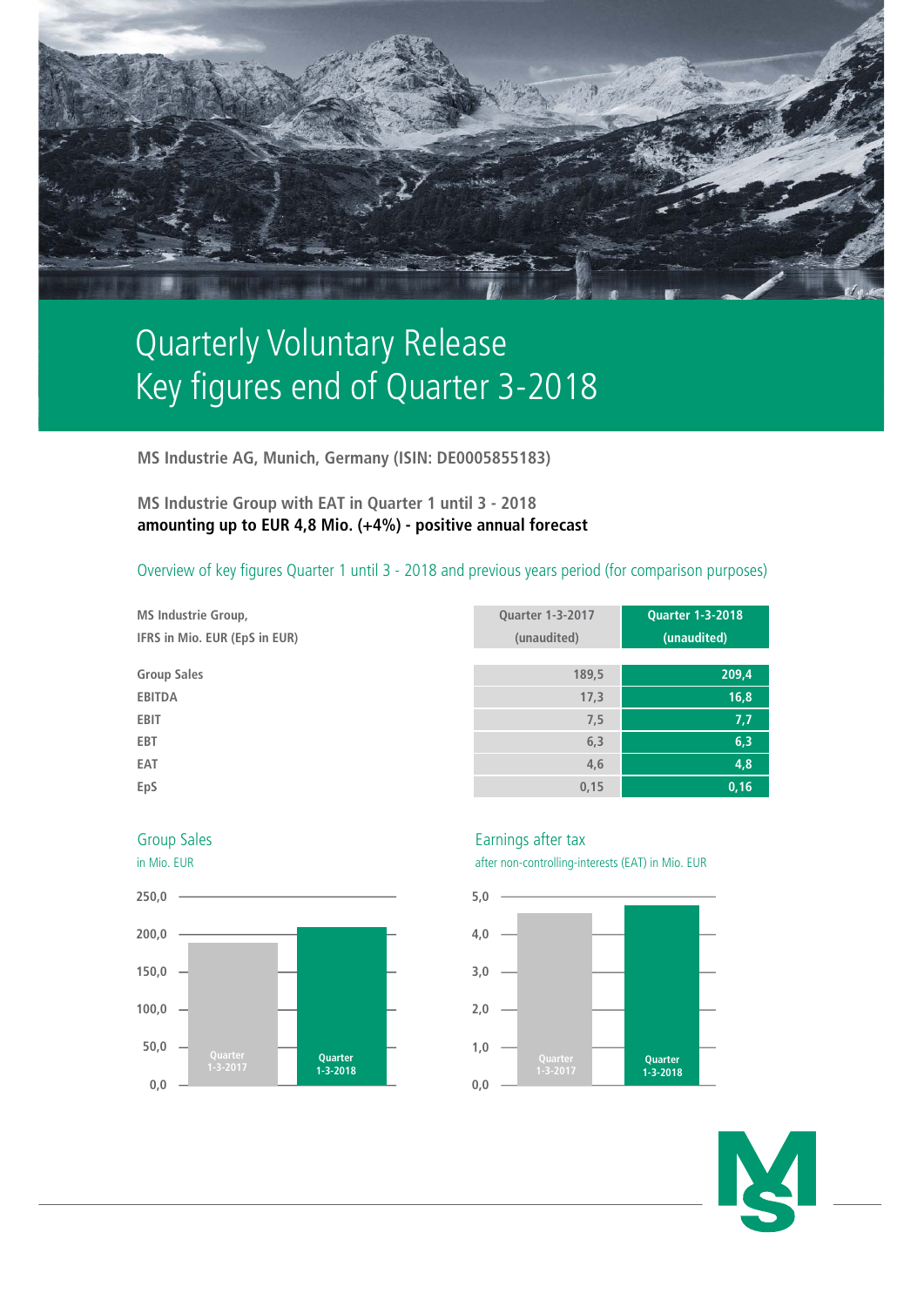

### Munich, November 20, 2018

Dear Shareholders, dear Employees and Business partners,

MS Industrie AG, Munich (ISIN: DE0005855183), based on the audited key figures of overall fiscal year 2017 and the unaudited key figures of 1<sup>st</sup> half of fiscal year 2018, published August 22, 2018, presents on a voluntary base, selected, unaudited, quarterly IFRS-figures for Q1-Q3-2018, according to which Q1-Q3 have been showing a satisfactory to good development on the background of the current economic situation in the most important market segments.

First 9 months of 2018 are - in accordance with expectations - characterized for MS Industrie-Group by a significant sales increase, in comparison to previous year. In Q1-Q3-2018 this is fortunately the case for all the German sites of the group in total. At the US-site of the Group the business has performed market-driven substantially stronger in comparison to the previous year as well. The positive business development in the US has been accompanied by the further constant debilitation of the EUR/USD exchange rate, which in Q1-Q3-2018 had a positive effect on the total consolidated comprehensive income by the high volume of the US-business.

Both in the Powertrain Technology Group, also briefly: "Powertrain", and in the Ultrasonic Technology Group, also briefly: "Ultrasonic", the sales development in Q1-Q3 was slightly different. Turnover of business unit "Powertrain" on the one hand is approximately +12,0% above the sales of the previous year´s period. Thereof turnover of sub-business unit "Powertrain – Diesel" is approximately  $+13.6$  % above the sales of the previous year's period. The sub-business unit "Powertrain – Electro" sales are around -2.7 % below the sales of the previous vear's period. Turnover of business unit "Ultrasonic" on the other hand is around  $+2,1$  % slightly above the sales of the previous year's period.

Sales revenues of business segment "Powertrain" made for a percentage of around 80 % and sales revenues of segment "Ultrasonic" made for a percentage of around 19 % to the total consolidated group sales in Q1-Q3-2018.

Order backlogs end of September 2018 amounted to a total of around Mio. EUR 150,6 (i.e. around +18,7 % above the average order backlog in the previous year); thereof in the "Ultrasonic"-segment around +15,7 % above and in the "Powertrain"-segment as well around +19,7 % above the average order backlog of the previous year.

The earnings performance of MS Industrie-Group in Q1-Q3-2018 was in a range between satisfactory and quite good in terms of the essential earnings indicators, particularly earnings before interest, taxes, depreciation and amortization – EBITDA - , operating earnings before interest and tax - EBIT - , earnings before tax - EBT - , earnings after tax - EAT and last but not least "Earnings per Share" – "EPS" - .

On the one hand, this development must be seen against the fundamentally positive background of a still continuously recovering European commercial vehicle market: +3,6% year-on-year increase in registrations in Q1-Q3-2018 (increase in registrations in Germany: +4.0 %), as confirmed once again by the most recent evaluation, as of October 25, 2018, of the "ACEA" ("Association des Constructeurs Européens d'Automobiles", Brussels). The European market for heavy commercial vehicles over 16 metric tons developed above average across Europe with a positive sales trend of  $+4.5$  % in Q1-Q3-2018 compared to the overall commercial vehicle market and compared to the same period of the previous year 2017 (for comparison: slight increase in registrations in Germany in Q1-Q3-2018: +2,2 %) (source also: "ACEA", as of October 25, 2018). These figures continue to be positive overall, also taking into account the fact that registrations in the entire European commercial vehicle market in September 2018 were down by -5,2 % year-on-year due to pull-forward effects in previous months, especially August.

The US market for medium-duty and heavy-duty trucks in terms of order income as well increased further in September 2018 year on year, seasonally adjusted, with approximately +90 %, as, for example, from the current statistics of the private research firm "ACT" ("Americas Commercial Transportation Research, Co., LLC") can be read. In the meantime, this trend applies also to MS Industrie-Group (increase in "North-America"-sales Q1-Q3-2018: +13,8 %) with its main customer "Detroit Diesel Corporation / Daimler" in North America, which sales have also significantly increased by approximately 16 % in Q3-2018. This indicates even more, that the slow and moderate market recovery scenario on the US-heavy-duty-truck-market which was the basis for the company´s planning and forecast process at the beginning of the year, with an assumption of "class 8"-sales totaling minimum 315.000 units on the US-market as a whole in current year 2018, will be probably fulfilled. Indeed, an important market-recovery impact is still expected for the 4<sup>th</sup> quarter of the year 2018. Demand continues to outrace the ability of manufacturers to respond, however, as heavy-duty truck production continues to be subject to supply chain constraints. This means 2018 on the US-market will be strong for build and sales. The existing order backlog, stretching deep into 2019, guarantees that the existing market momentum on the US-market will last well into next year.

Real GDP growth in the US is expected to rise by around 3,0 % in 2018 and moderate to a 2,8 % rate in 2019. The composition of the GDP-growth is positive for freight and transportation, but also because of tariff issues, has a more vulnerable tilt. We continue to place a low probability on the occurrence of a recession in USA in the next year or two.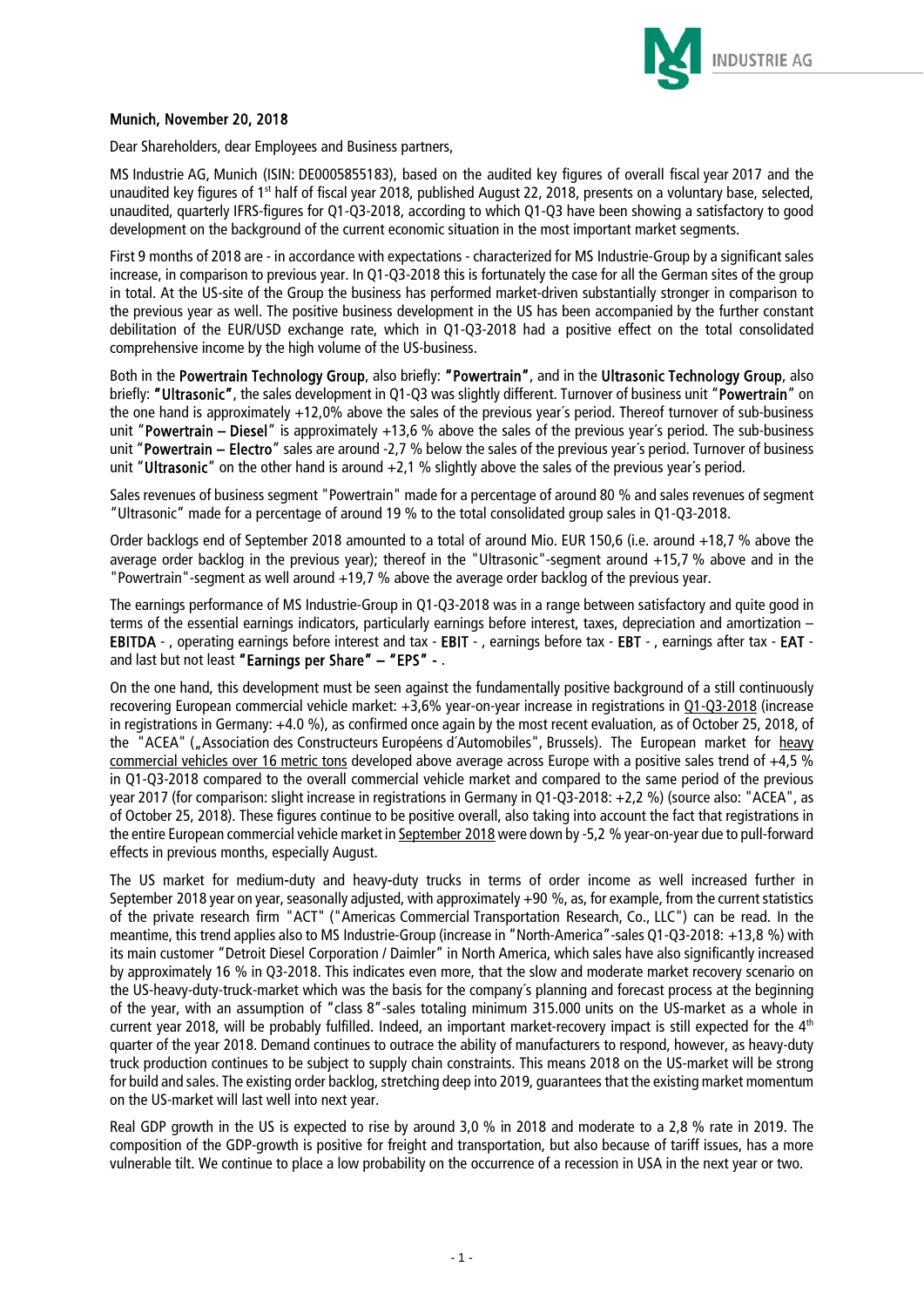

Important long- and short-term revenue drivers, such as the worldwide long-term basic trend towards even more transport of goods on the road, the new "Greenhouse Gas Regulation II" (2017-2027) in the US, which entered into force in previous fiscal year, but also medium-term catch-up effects against the background of a fundamentally relatively aged truck fleet in Europe and the US, should further lead to increased demand. On this background, our customer Daimler USA also expects a continuous high level of new registrations, and thus continuous high unit numbers, till 2019 at a minimum, concrete about 200.000 HDEP units, almost evenly split between the EU and the US. The start of series production of various new products for various well-known customers will take place according to plan in the 4th quarter of 2018. Daimler Trucks continues to expect total unit sales for 2018 to be significantly higher than in the previous year. In the NAFTA region, Daimler's Trucks division expects sales to be well above the previous year's level due to the market recovery. In the 3rd quarter of 2018, Daimler's Trucks division sales in the NAFTA region increased significantly to 52.700 (prev. 45.300) units.

Series production of new "Powertrain"-products for various well-known customers is scheduled to start in Q4-2018.

In September, "MS Ultrasonic" received the largest single order in its history. These are special machines, fixtures and workpiece holders for the new Ford F 150 (Amerika´s best-selling pick-up). Orders for standard machines of the brand "MS SoniTOP" are steadily growing.

#### Key figures and developments are as follows:

In the actual reporting period Q1-Q3 -2018 and in the previous year´s period there have been no non-recurring items with a significant influence on profit and loss, which had to be eliminated.

Total consolidated revenues of MS Industrie-Group in the reporting period are at Mio. EUR 209,4 (prev. Mio. EUR 189,5), and therefore significantly above the level of the previous year's revenues in Q1-Q3-period.

#### MS Industrie AG generated,

for **Q1-Q3 2018** in the Group:

Accumulated earnings before interest, taxes, depreciation and amortization - **EBITDA** - in the amount of Mio. EUR 16,8 (prev. Mio. EUR 17,3)

and for **Q3-2018**, only, in the Group:

Earnings before interest, taxes, depreciation and amortization - **EBITDA** - amounting to Mio. EUR 4,9 (prev. Mio. EUR 6,8).

#### Key figures for Q3-2018 (July to September 2018) are as follows:

Total consolidated revenues for Q3 amount to Mio. EUR 69,1 (prev. Mio. EUR 65,5).

Earnings before interest, taxes, depreciation and amortization -  $EBITDA - in Q3$  amount to Mio. EUR 4,9 (prev. Mio. EUR 6,8). Operating earnings before interest and tax - EBIT - in Q3 amount to Mio. EUR 1,9 (prev. Mio. EUR 3,6). Earnings before income tax - EBT - amount to Mio. EUR 1,6 (prev. Mio. EUR 3,2) and the result after taxes and minority interests - EAT – amounts to around Mio. EUR 1,2 (prev. Mio. EUR 2,1).

The main reason for the slightly lower EBITDA is a disproportionately high increase in other expenses and personal expenses in Q3-2018 compared to Q3-2017, mainly as a result of marketing costs for ultrasonic standard machines and preparatory measures for new series productions in the "Powertrain" segment.

#### Key figures for the 1<sup>st</sup> 3 quarters of 2018 (January to September) are as follows:

Cumulative total revenues in the 1<sup>st</sup> 3 quarters of 2018 amount to Mio. EUR 209.4 (prev. Mio. EUR 189.5), with +10,5 % being significantly above the previous year's first 3 quarters and slightly above plan.

Total Factory Output, inclusive positive changes in inventory, totaling to around Mio. EUR 5,2 (prev. Mio. EUR 2,1), is Mio. EUR 214,7 (prev. Mio. EUR 191,6) and with +12,1 % also significantly above previous year's period output as well.

Note: Total revenues and total factory output include positive currency translation effects totaling around Mio. EUR 5,2.

In the regional sales market USA / Canada ("North America") the achieved revenues in Q1-Q3-2018 are totaling Mio. EUR 77,9 (prev. Mio. EUR 68,5) in absolute terms. Thus around 37 % (prev. 36 %) of consolidated total revenues of the MS Industrie-Group in Q1-Q3-2018 with a slight increase have again been achieved in the North-American market.

In absolute terms, total sales in the "Asia / Pacific" region and in the "Other Americas" in Q1-Q3-2018 together now account for around Mio. EUR 2,6 (prev. Mio. EUR 3,5), according to plan low and stable, in line with the current economic weaknesses manifested in South American business regions. Our percentage sales volume in the "Asia / Pacific" region and in the "Other Americas" in Q1-Q3-2018 in total stays stable by around 1 % (prev. 2 %) of consolidated sales.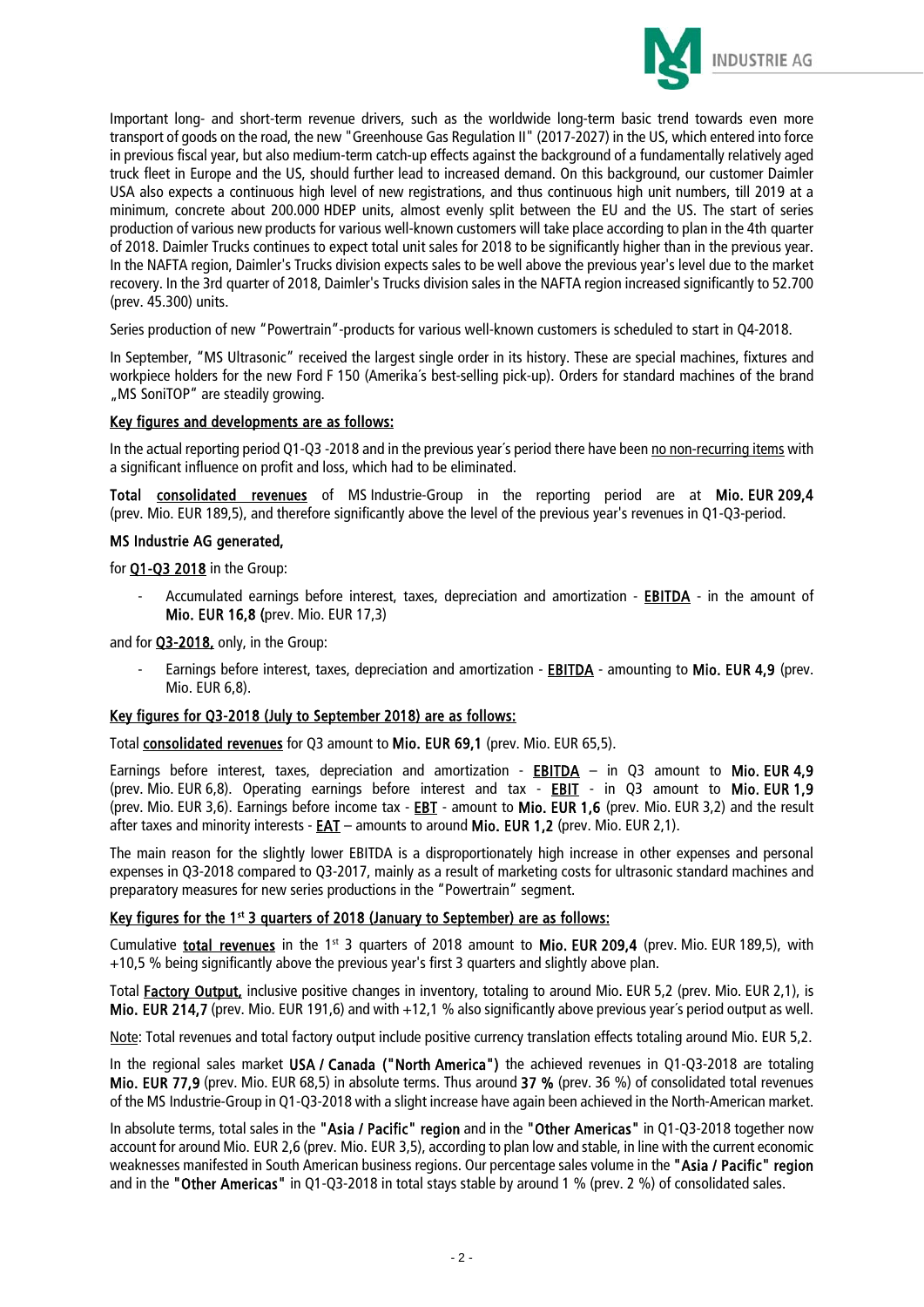

Gross profit amounts to Mio. EUR 100,8 (prev. Mio. EUR 90,7) significantly above previous year's period. The gross profit margin has also increased slightly by 0,2 percentage points from 47,9 % to 48,1 %.

Earnings before interest, taxes, depreciation and amortization - EBITDA – in O1-O3 amount to Mio. EUR 16.8 (prev. Mio. EUR 17,3), operating profits before interest and tax - **EBIT** - amount to Mio. EUR 7,7 (prev. Mio. EUR 7,5). Profits before income tax - EBT – in the group in Q1-Q3 amount to around Mio. EUR 6.3 (prev. Mio. EUR 6.3). The results after taxes and minority interests - **EAT** - in Q1-Q3 amount to around Mio. EUR 4,8 (prev. Mio. EUR 4,6).

The difference between earnings before tax (EBT) and net profit after tax (EAT) in Q1-Q3 is primarily due to current tax expense amounting to Mio. EUR 1.1 (prev. Mio. EUR 1.6) and deferred tax expense amounting to Mio. EUR 0.5 (prev. deferred tax expense Mio. EUR 0,2).

Total Consolidated Comprehensive Income for Q1-Q3-2018 amounts to Mio. EUR 4,7 (prev. Mio. EUR 2,7). The difference between earnings after tax (EAT) and the total comprehensive income after income taxes in Q1-Q3 primarily results from foreign currency translation differences (EUR-USD) recognized in other comprehensive income ("OCI") without profit impact in a total amount of Mio. EUR +0.7 (prev. Mio. EUR -2.2) as well as changes in the value of financial assets and investments in a total amount of Mio. EUR -0,7 (prev. Mio. EUR +0,4).

Earnings per share - "EPS" - in Q1-Q3-2018 attributable to the shareholders of the parent company MS Industrie AG in accordance with IAS 33 amount to EUR 0,16, based on the weighted average number of shares issued until September 30, 2018 (29,9 million shares (basic and diluted)); in previous period earnings per share basic and diluted amounted to EUR 0,15 (based on the weighted average number of 29,9 million shares).

As at September 30, 2018, Cash and cash equivalents in the group amount to Mio. EUR 7,9 (December 31, 2017: Mio. EUR 8,4). Liquid funds are negative and as at September 30, 2018 amount to Mio. EUR -9,4 (December 31, 2017: Mio. EUR +1,4), this means a decrease compared to the ending balance of 2017 by Mio. EUR -10,8. The decrease in liquid funds is mainly due to a significant increase in accounts receivable and inventory at the end of the period, which is adding to the planned negative cash flows from investing activities as well as financing activities.

The Group's **equity ratio** has decreased slightly compared to December 31, 2017 and as at September 30, 2018 amounts to 35.3 % (December 31, 2017: 37,1 %), while the total assets have been significantly increasing by 13.8 %. The slightly decreased equity ratio - beside the positive total comprehensive income and the dividend payment 2017 in Q3-2018 in the amount of Mio. EUR 0,9 - is primarily due to the significant increase in total net current assets. The increase in total net current assets is primarily due to a reporting date driven working capital build-up in the MS Industrie-Group. In absolute figures, equity and non-controlling interests have significantly increased by Mio. EUR 4,7 to Mio. EUR 61,4 (December 31, 2017: Mio. EUR 56,7).

The number of employees in the group continued to increase up to 1.234 permanent employees as at September 30, 2018 according to plan, compared to 1.158 permanent employees as at December 31, 2017.

In Q1-Q3-2018 there have been no changes in the consolidated group structure, compared to December 31, 2017.

For the entire fiscal year 2018 MS Industrie-Group has been originally planning to reach a slightly increased industrial consolidated turnover of around Mio. EUR 270, as described in the forecast report of the annual management report 2017 and the interim management report 6-2018. For the entire fiscal year 2018 also, according to the forecast in the annual management report 2017, a slightly increased level of the key earnings ratio EBITDA had been originally expected, while the key earnings ratios EBIT and EBT had been originally expected to increase considerably due to a decrease in amortization expenses.

According to the current consolidated projections, the company now anticipates a significant increase in industrial Group turnover of around Mio. EUR 280 (including x-rate effects EUR/USD), but with an at least stable EBITDA compared to the previous year, while EBIT and EBT are expected to improve and to be slightly higher compared to the previous year.

Due to a potential increase in tax expenses in 2018 according to the lack of non-recurring tax benefits due to unique UStax reform end of 2017 we expect EAT and earnings per share slightly above the level of 2017, but also a considerable increase in consolidated shareholder´s equity. Gross profit margin in 2018 is expected to improve slightly and EBIT-margin is expected to increase slightly above the 2017 level. For the entire fiscal year 2018 it is still expected, that cashflows from operating activities develop slightly better than in the previous year. Regarding the net cash used in investing activities it is assumed that the amounts are changed to previous year regarding the lack of previous year´s major divestments and will in total have a negative balance resulting out of the investments according to plan. Debt levels until the end of fiscal year 2018 instead should at a minimum stay on a stable level and the equity ratio increase slightly as a result of all measures initiated. It is assumed that in the current situation the described original objectives for the development of equity, equity ratio, cash flow and debt levels for 2018 will be achieved.

This voluntary quarterly release contains forward-looking statements based on current estimates of the management regarding future developments. Such statements are subject to uncertainties and risks which cannot be influenced by